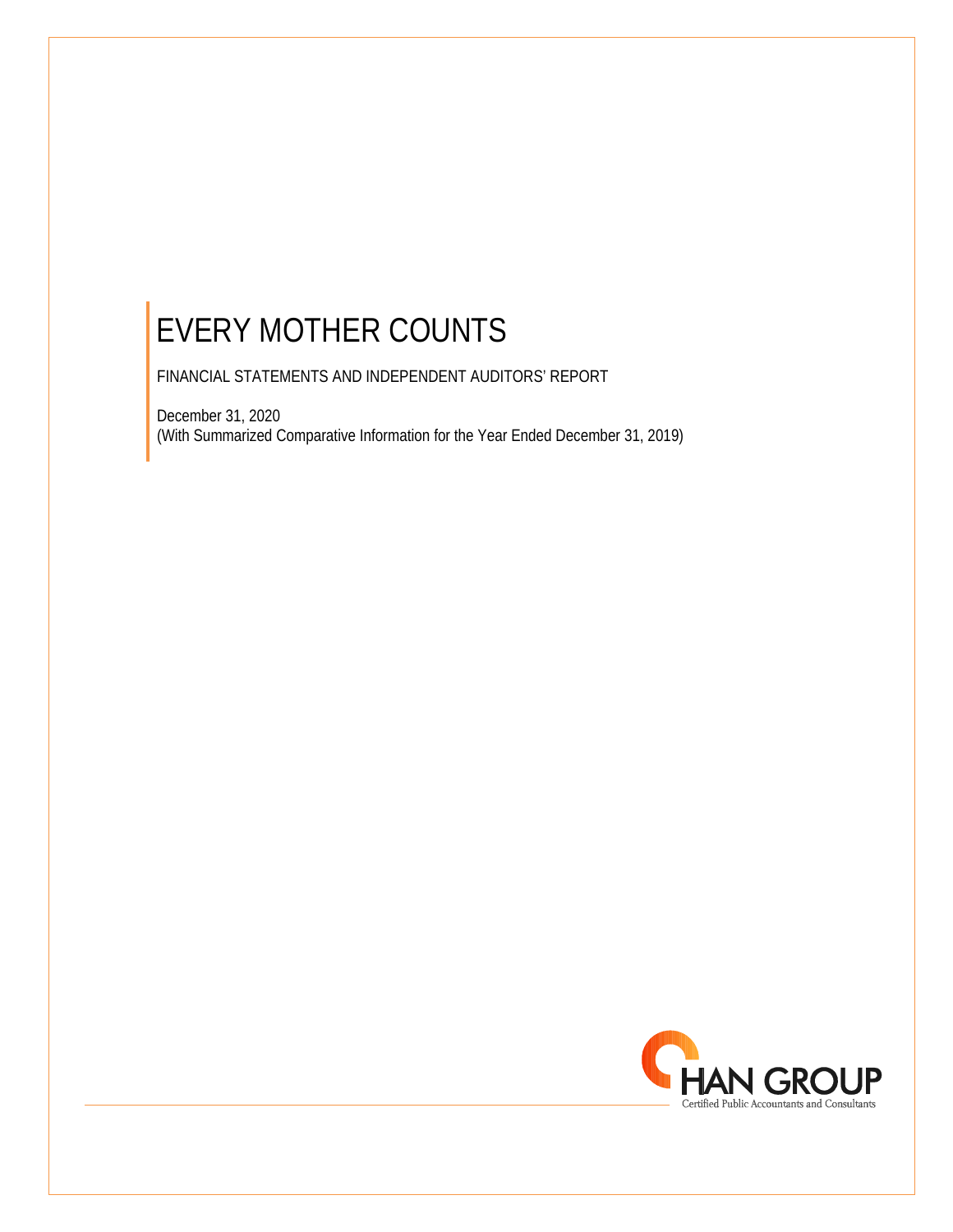# **Table of Contents**

\_\_\_\_\_\_\_\_\_\_\_\_\_\_\_\_\_\_\_\_\_\_\_\_\_\_\_\_\_\_\_\_\_\_\_\_\_\_\_\_\_\_\_\_\_\_\_\_\_\_\_\_\_\_\_\_\_\_\_\_\_\_\_\_\_\_\_\_\_\_\_\_\_\_\_\_\_\_\_\_\_\_\_\_\_\_\_

| <b>Financial Statements</b> |  |
|-----------------------------|--|
|                             |  |
|                             |  |
|                             |  |
|                             |  |
|                             |  |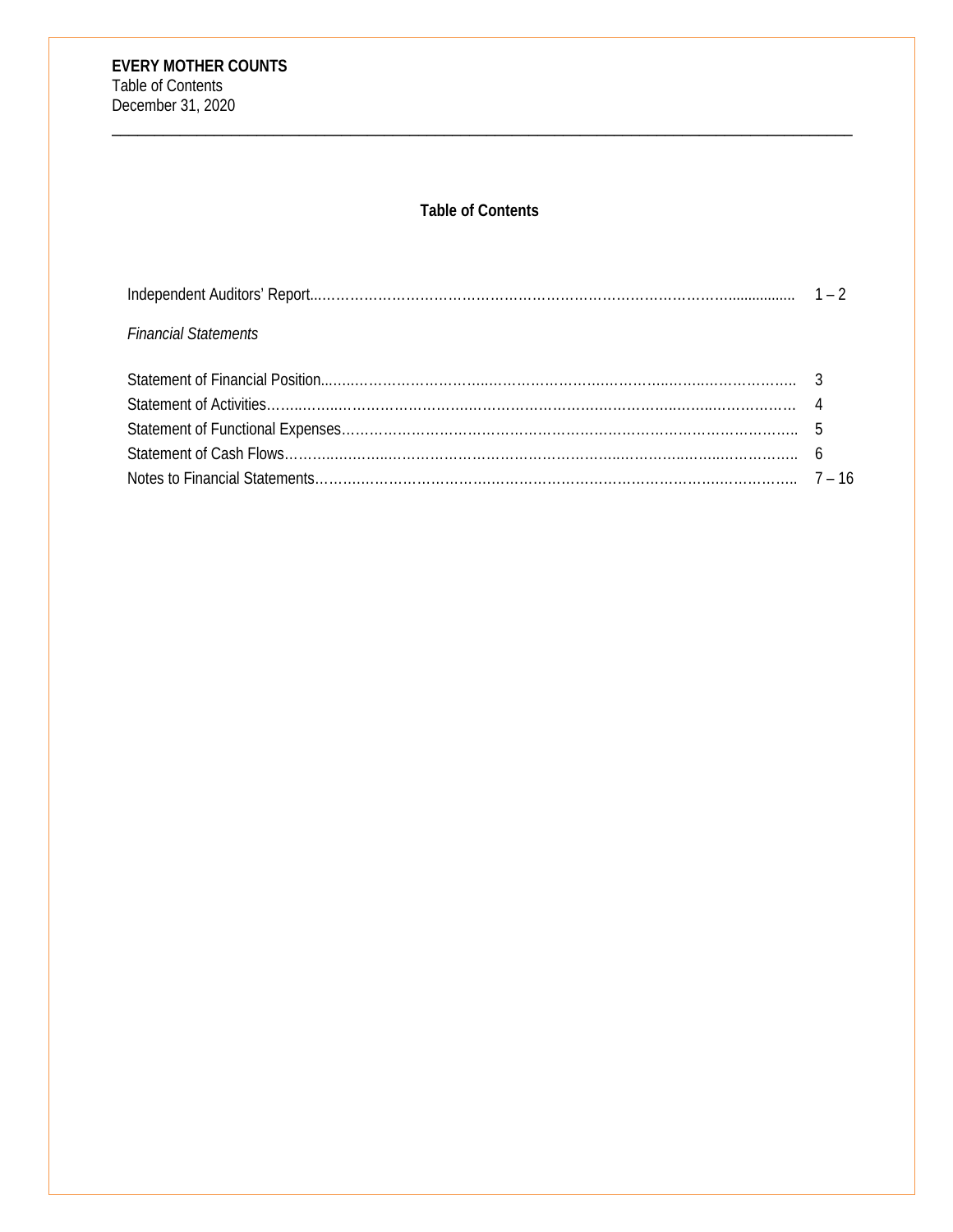

#### **INDEPENDENT AUDITORS' REPORT**

To the Board of Directors Every Mother Counts

We have audited the accompanying financial statements of Every Mother Counts (the Organization), which comprise the statement of financial position as of December 31, 2020, and the related statements of activities, functional expenses and cash flows for the year then ended, and the related notes to the financial statements.

#### **Management's Responsibility for the Financial Statements**

Management is responsible for the preparation and fair presentation of these financial statements in accordance with accounting principles generally accepted in the United States of America; this includes the design, implementation, and maintenance of internal control relevant to the preparation and fair presentation of financial statements that are free from material misstatement, whether due to fraud or error.

#### **Auditors' Responsibility**

 $\overline{a}$ 

Our responsibility is to express an opinion on these financial statements based on our audit. We conducted our audit in accordance with auditing standards generally accepted in the United States of America. Those standards require that we plan and perform the audit to obtain reasonable assurance about whether the financial statements are free from material misstatement.

An audit involves performing procedures to obtain audit evidence about the amounts and disclosures in the financial statements. The procedures selected depend on the auditors' judgment, including the assessment of the risks of material misstatement of the financial statements, whether due to fraud or error. In making those risk assessments, the auditors consider internal control relevant to the entity's preparation and fair presentation of the financial statements in order to design audit procedures that are appropriate in the circumstances, but not for the purpose of expressing an opinion on the effectiveness of the entity's internal control. Accordingly, we express no such opinion. An audit also includes evaluating the appropriateness of accounting policies used and the reasonableness of significant accounting estimates made by management, as well as evaluating the overall presentation of the financial statements.

We believe that the audit evidence we have obtained is sufficient and appropriate to provide a basis for our audit opinion.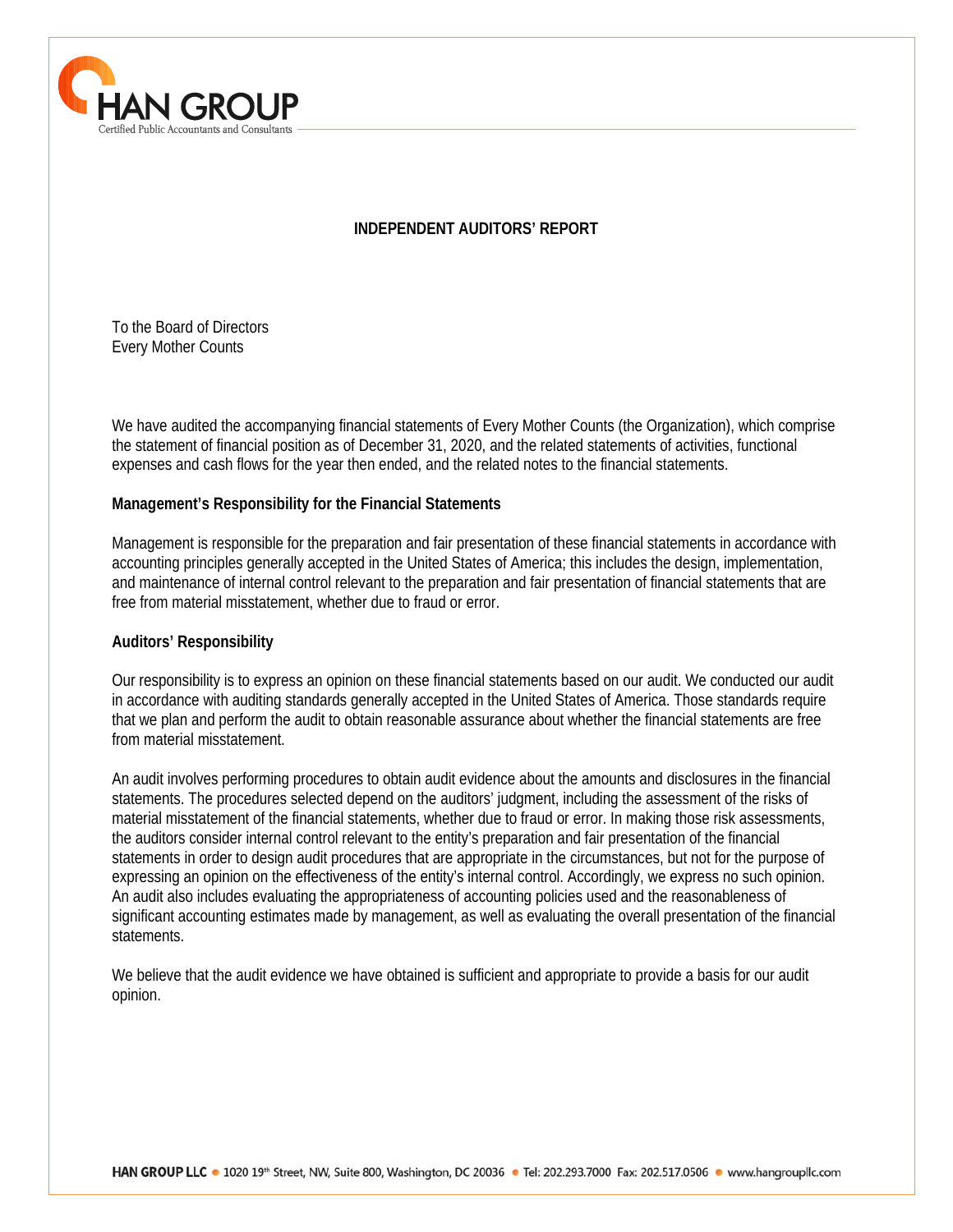

# **Opinion**

In our opinion, the financial statements referred to above present fairly, in all material respects, the financial position of Every Mother Counts as of December 31, 2020, and the changes in its net assets and its cash flows for the year then ended in accordance with accounting principles generally accepted in the United States of America.

# **Report on Summarized Comparative Information**

We have previously audited the Organization's 2019 financial statements, and we expressed an unmodified audit opinion on those audited financial statements in our report dated July 13, 2020. In our opinion, the summarized comparative information presented herein as of and for the year ended December 31, 2019, is consistent, in all material respects, with the audited financial statements from which it has been derived.

 $\overline{a}$ 

HAN GROUP LLC

**HAN GROUP LLC**  Washington, DC August 10, 2021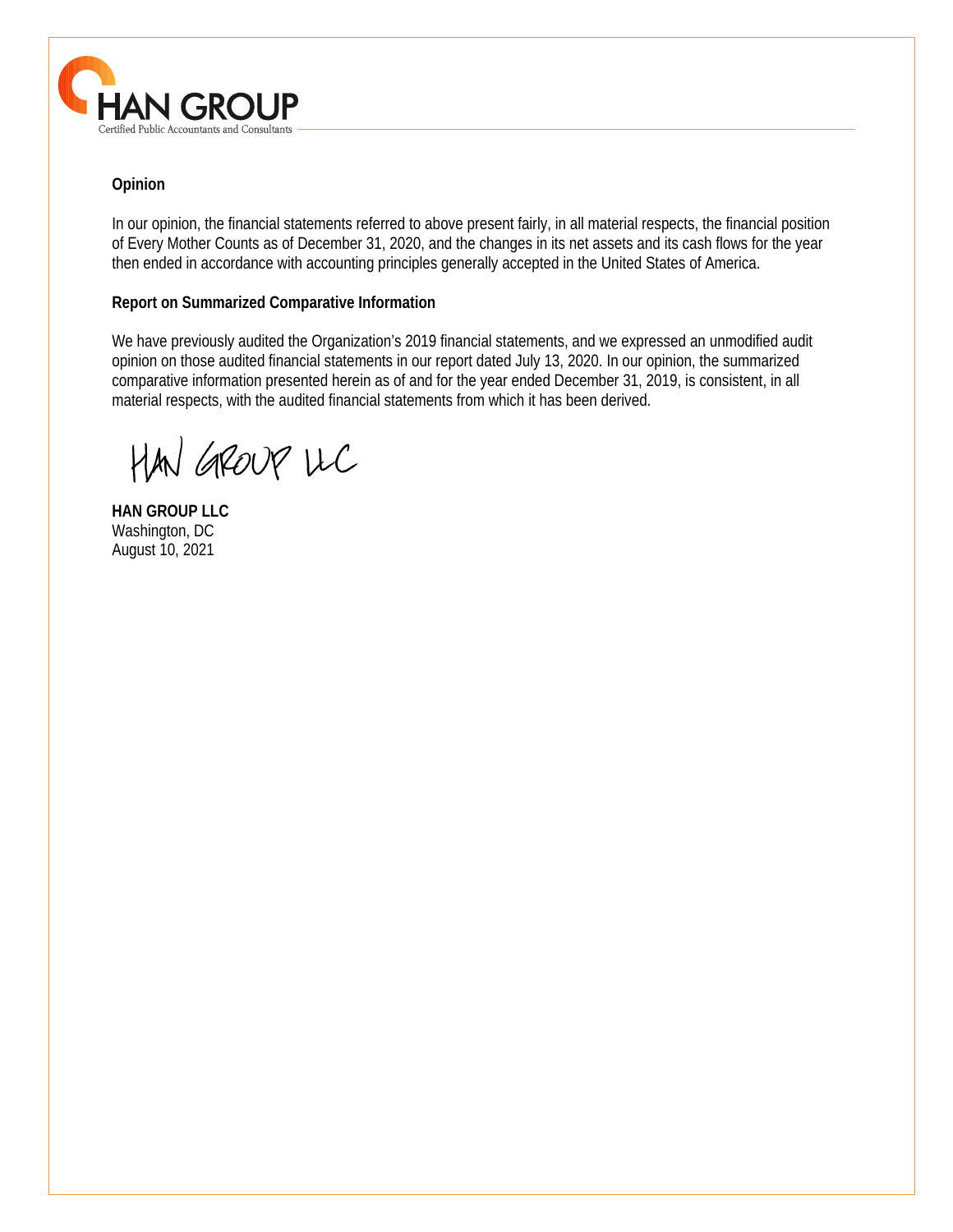Statement of Financial Position December 31, 2020 (With Summarized Comparative Information for 2019)

|                                                                                                                                                                                                                               | 2020                                                           | 2019                                                         |
|-------------------------------------------------------------------------------------------------------------------------------------------------------------------------------------------------------------------------------|----------------------------------------------------------------|--------------------------------------------------------------|
| <b>Assets</b><br>Cash<br>Contribution receivable, net<br>Investments<br>Prepaid expenses and deposits<br>Property and equipment, net                                                                                          | \$<br>2,922,981<br>2,427,338<br>4,295,125<br>106,318<br>25,237 | \$<br>2,116,787<br>463,949<br>2,647,613<br>212,781<br>46,723 |
| <b>Total assets</b>                                                                                                                                                                                                           | \$<br>9,776,999                                                | \$<br>5,487,853                                              |
| <b>Liabilities and Net Assets</b><br>Liabilities<br>Accounts payable and accrued expenses<br>Accrued salaries and vacation<br>Grants payable<br>Refundable advance - PPP forgivable loan<br>Deferred revenue<br>Deferred rent | \$<br>46,679<br>71,717<br>303,000<br>209,151<br>21,034         | \$<br>55,060<br>53,140<br>201,000<br>78,000<br>15,496        |
| <b>Total liabilities</b>                                                                                                                                                                                                      | 651,581                                                        | 402,696                                                      |
| <b>Net Assets</b><br>Without donor restrictions<br>With donor restrictions                                                                                                                                                    | 7,144,447<br>1,980,971                                         | 4,867,035<br>218,122                                         |
| Total net assets                                                                                                                                                                                                              | 9,125,418                                                      | 5,085,157                                                    |
| Total liabilities and net assets                                                                                                                                                                                              | \$<br>9,776,999                                                | \$<br>5,487,853                                              |

\_\_\_\_\_\_\_\_\_\_\_\_\_\_\_\_\_\_\_\_\_\_\_\_\_\_\_\_\_\_\_\_\_\_\_\_\_\_\_\_\_\_\_\_\_\_\_\_\_\_\_\_\_\_\_\_\_\_\_\_\_\_\_\_\_\_\_\_\_\_\_\_\_\_\_\_\_\_\_\_\_\_\_\_\_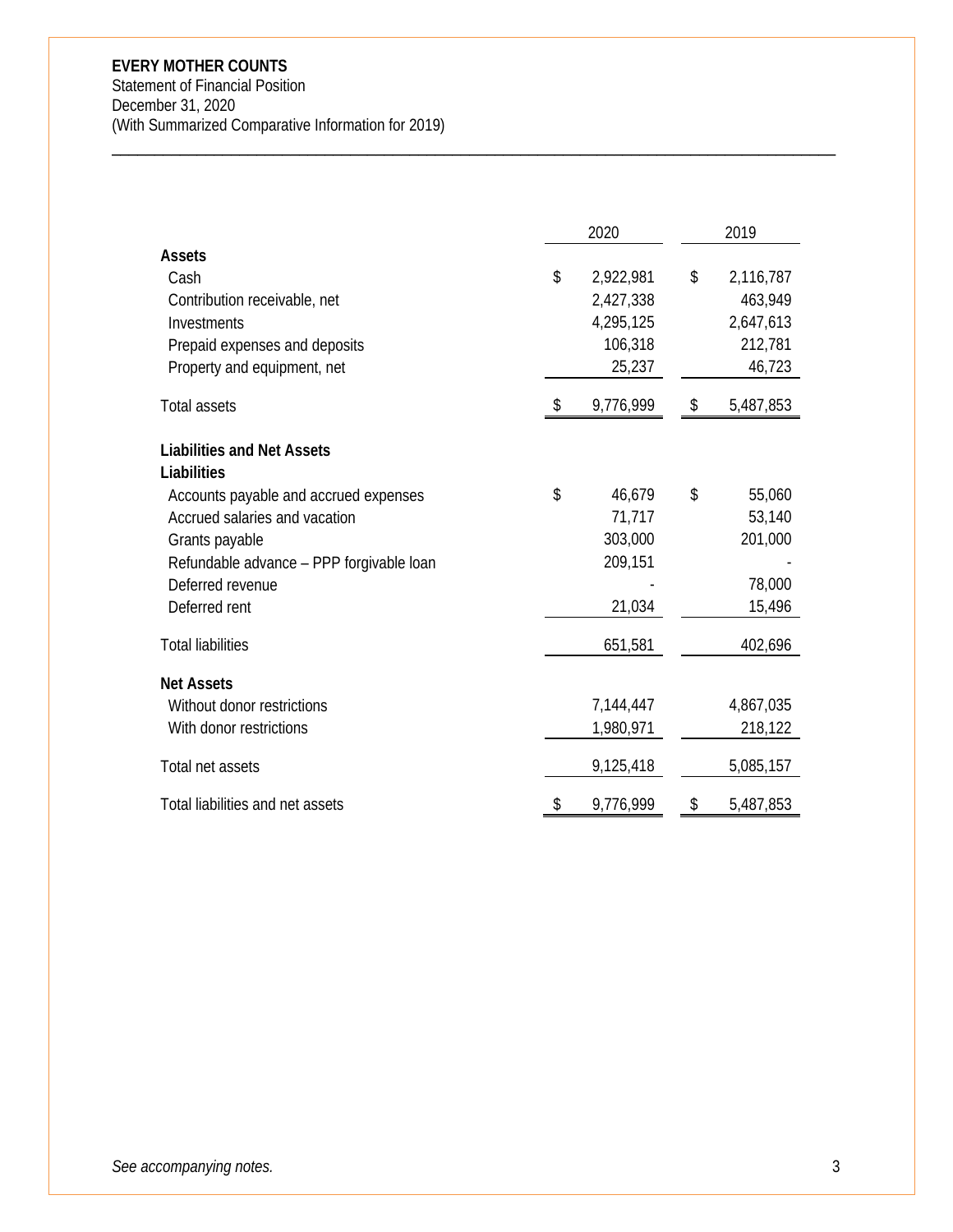Statement of Activities Year Ended December 31, 2020 (With Summarized Comparative Information for 2019)

|                                                                                                                   |                                         | 2020                              |                                         | 2019                             |
|-------------------------------------------------------------------------------------------------------------------|-----------------------------------------|-----------------------------------|-----------------------------------------|----------------------------------|
|                                                                                                                   | <b>Without Donor</b><br>Restrictions    | With Donor<br><b>Restrictions</b> | Total                                   | Total                            |
| <b>Revenue and Support</b><br>Contributions                                                                       | \$<br>4,252,381                         | \$<br>3,267,961                   | \$<br>7,520,342                         | \$<br>3,679,467                  |
| Special events:<br>Contributions<br>Direct benefit to the donors<br>Direct costs of special events                | 841,522<br>24,233<br>(101, 350)         |                                   | 841,522<br>24,233<br>(101, 350)         | 539,805<br>196,812<br>(248, 791) |
| Net special events income<br>Other revenue<br>Donated goods and services<br>Net investment income                 | 764,405<br>279,224<br>204,376<br>48,284 |                                   | 764,405<br>279,224<br>204,376<br>48,284 | 487,826<br>164,929<br>98,576     |
| Net assets released from restrictions:<br>Satisfaction of purpose restrictions<br>Expiration of time restrictions | 412,335<br>1,092,777                    | (412, 335)<br>(1,092,777)         |                                         |                                  |
| Total revenue and support                                                                                         | 7,053,782                               | 1,762,849                         | 8,816,631                               | 4,430,798                        |
| <b>Expenses</b><br>Program services:<br>Grants                                                                    | 2,110,174                               |                                   | 2,110,174                               | 1,164,059                        |
| Other programs                                                                                                    | 1,908,226                               |                                   | 1,908,226                               | 1,615,896                        |
| Total program services                                                                                            | 4,018,400                               |                                   | 4,018,400                               | 2,779,955                        |
| Supporting services:<br>Management and general<br>Fundraising                                                     | 509,313<br>248,657                      |                                   | 509,313<br>248,657                      | 587,993<br>257,002               |
| Total supporting services                                                                                         | 757,970                                 |                                   | 757,970                                 | 844,995                          |
| Total expenses                                                                                                    | 4,776,370                               |                                   | 4,776,370                               | 3,624,950                        |
| <b>Change in Net Assets</b>                                                                                       | 2,277,412                               | 1,762,849                         | 4,040,261                               | 805,848                          |
| Net Assets, beginning of year                                                                                     | 4,867,035                               | 218,122                           | 5,085,157                               | 4,279,309                        |
| Net Assets, end of year                                                                                           | \$<br>7,144,447                         | \$<br>1,980,971                   | \$<br>9,125,418                         | \$<br>5,085,157                  |

\_\_\_\_\_\_\_\_\_\_\_\_\_\_\_\_\_\_\_\_\_\_\_\_\_\_\_\_\_\_\_\_\_\_\_\_\_\_\_\_\_\_\_\_\_\_\_\_\_\_\_\_\_\_\_\_\_\_\_\_\_\_\_\_\_\_\_\_\_\_\_\_\_\_\_\_\_\_\_\_\_\_\_\_\_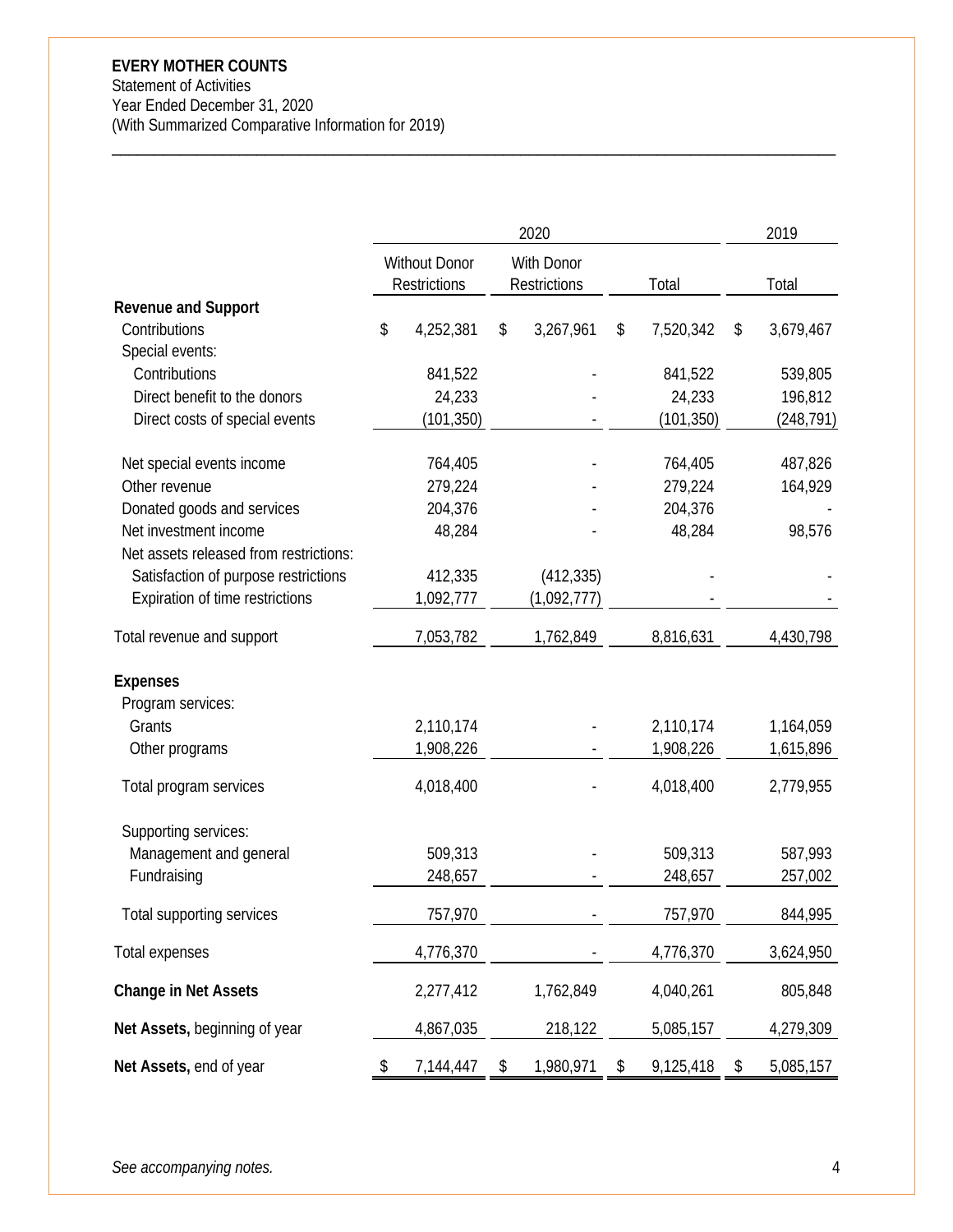Statement of Functional Expenses Year Ended December 31, 2020 (With Summarized Comparative Information for 2019)

|                                                             |                 |                   |                              | 2020                      |             |                                        |                | 2019           |
|-------------------------------------------------------------|-----------------|-------------------|------------------------------|---------------------------|-------------|----------------------------------------|----------------|----------------|
|                                                             |                 | Program Services  | <b>Supporting Services</b>   |                           |             |                                        |                |                |
|                                                             | Grants          | Other<br>Programs | Total<br>Program<br>Services | Management<br>and General | Fundraising | Total<br>Supporting<br><b>Services</b> | Total          | Total          |
| Salaries, payroll taxes and benefits                        | 112,929<br>\$   | 932,582<br>\$     | 1,045,511<br>\$              | 308,924                   | 89,853      | 398,777<br>S.                          | ,444,288<br>\$ | ,255,299<br>\$ |
| Grants, sponsorships, and subcontracts                      | 1,947,000       | 5,000             | 1,952,000                    |                           |             |                                        | 1,952,000      | 1,056,600      |
| Professional services                                       | 21,664          | 493,713           | 515,377                      | 120,970                   | 5,384       | 126,354                                | 641,731        | 503,217        |
| Occupancy and operations                                    | 3,718           | 249,455           | 253,173                      | 34,800                    | 16,746      | 51,546                                 | 304,719        | 406,092        |
| Conferences, meetings and events                            | 22,417          | 206,312           | 228,729                      | 40,840                    | 237,190     | 278,030                                | 506,759        | 619,532        |
| Depreciation                                                | 2,446           | 21,164            | 23,610                       | 3,779                     | 834         | 4,613                                  | 28,223         | 33,001         |
| <b>Total Expenses</b>                                       | 2,110,174<br>\$ | 1,908,226<br>S.   | \$4,018,400                  | 509,313<br>\$             | 350,007     | 859,320                                | \$4,877,720    | \$3,873,741    |
| Direct costs of special events                              |                 |                   |                              |                           | (101, 350)  | (101,350)                              | (101, 350)     | (248, 791)     |
| Total Functional Expenses on the Statement<br>of Activities | 2,110,174       | 1,908,226<br>S.   | 4,018,400<br>S               | 509,313                   | 248,657     | 757,970                                | 4,776,370      | \$3,624,950    |

\_\_\_\_\_\_\_\_\_\_\_\_\_\_\_\_\_\_\_\_\_\_\_\_\_\_\_\_\_\_\_\_\_\_\_\_\_\_\_\_\_\_\_\_\_\_\_\_\_\_\_\_\_\_\_\_\_\_\_\_\_\_\_\_\_\_\_\_\_\_\_\_\_\_\_\_\_\_\_\_\_\_\_\_\_\_\_\_\_\_\_\_\_\_\_\_\_\_\_\_\_\_\_\_\_\_\_\_\_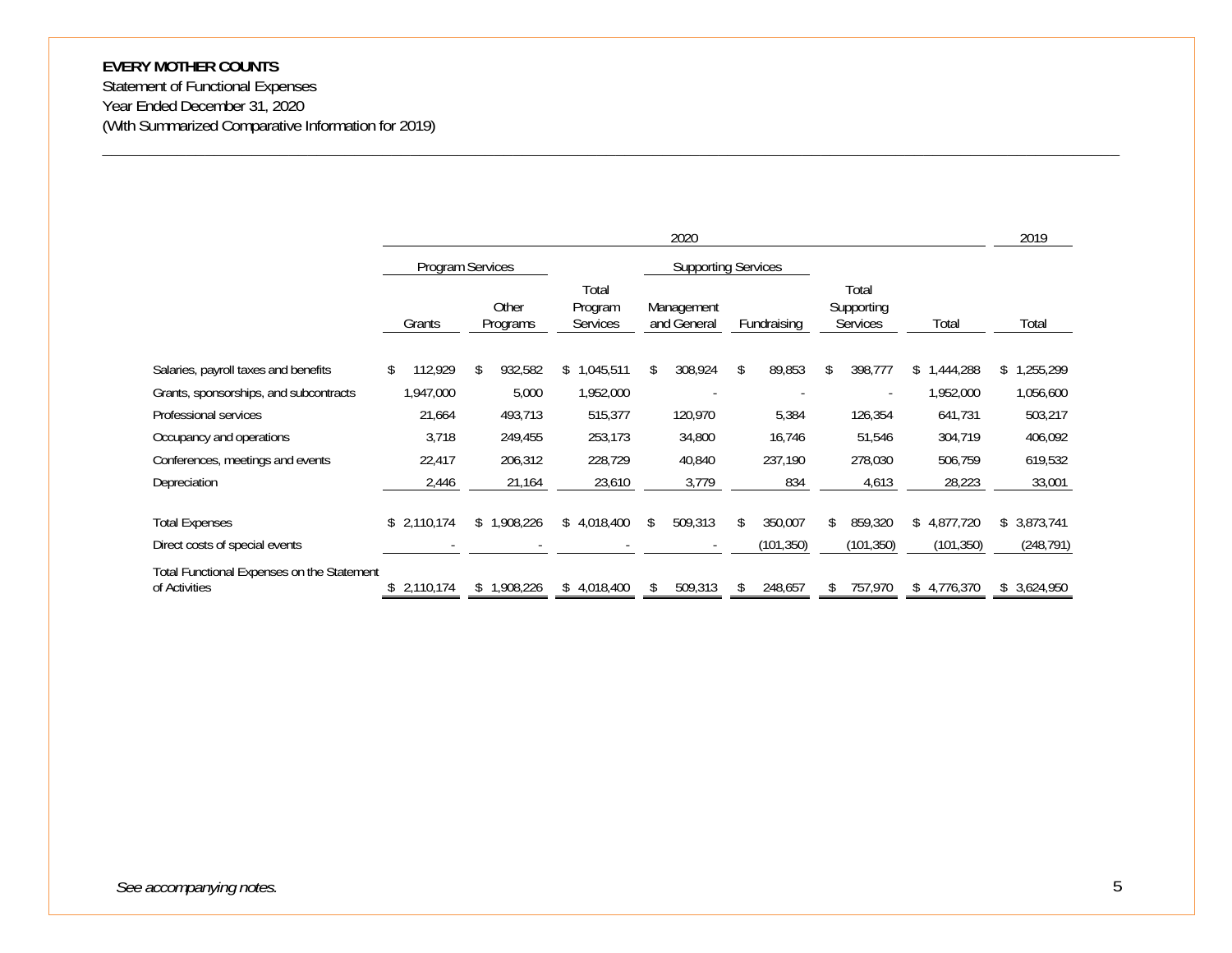Statement of Cash Flows Year Ended December 31, 2020 (With Summarized Comparative Information for 2019)

|                                                           | 2020 |             | 2019 |            |
|-----------------------------------------------------------|------|-------------|------|------------|
| <b>Cash Flows from Operating Activities</b>               |      |             |      |            |
| Change in net assets                                      | \$   | 4,040,261   | \$   | 805,848    |
| Adjustments to reconcile change in net assets to net cash |      |             |      |            |
| provided by operating activities:                         |      |             |      |            |
| Depreciation                                              |      | 28,223      |      | 33,001     |
| Loss from disposal of property and equipment              |      |             |      | 2,972      |
| Net realized and unrealized gain on investments           |      | 27,788      |      | (42, 397)  |
| Donated securities                                        |      |             |      | (17, 425)  |
| Change in allowance for doubtful accounts and discount to |      |             |      |            |
| present value                                             |      | 3,374       |      | (6, 837)   |
| Change in operating assets and liabilities:               |      |             |      |            |
| Contributions receivable                                  |      | (1,966,763) |      | 510,415    |
| Prepaid expenses and deposits                             |      | 106,463     |      | (155, 491) |
| Accounts payable and accrued expenses                     |      | (8, 381)    |      | (27, 847)  |
| Accrued salaries and vacation                             |      | 18,577      |      | 20,717     |
| Grants payable                                            |      | 102,000     |      | 99,000     |
| Refundable advance - PPP forgivable loan                  |      | 209,151     |      |            |
| Deferred revenue                                          |      | (78,000)    |      | 78,000     |
| Deferred rent                                             |      | 5,538       |      | 6,952      |
| Net cash provided by operating activities                 |      | 2,488,231   |      | 1,306,908  |
| <b>Cash Flows from Investing Activities</b>               |      |             |      |            |
| Proceeds from sale of investments                         |      | 11,971      |      | 28,543     |
| Purchase of investments                                   |      | (1,687,271) |      | (87, 786)  |
| Purchases of property and equipment                       |      | (6, 737)    |      | (17, 888)  |
| Net cash used in investing activities                     |      | (1,682,037) |      | (77, 131)  |
| Net Increase in Cash                                      |      | 806,194     |      | 1,229,777  |
| Cash, beginning of year                                   |      | 2,116,787   |      | 887,010    |
| Cash, end of year                                         | \$   | 2,922,981   | \$   | 2,116,787  |

\_\_\_\_\_\_\_\_\_\_\_\_\_\_\_\_\_\_\_\_\_\_\_\_\_\_\_\_\_\_\_\_\_\_\_\_\_\_\_\_\_\_\_\_\_\_\_\_\_\_\_\_\_\_\_\_\_\_\_\_\_\_\_\_\_\_\_\_\_\_\_\_\_\_\_\_\_\_\_\_\_\_\_\_\_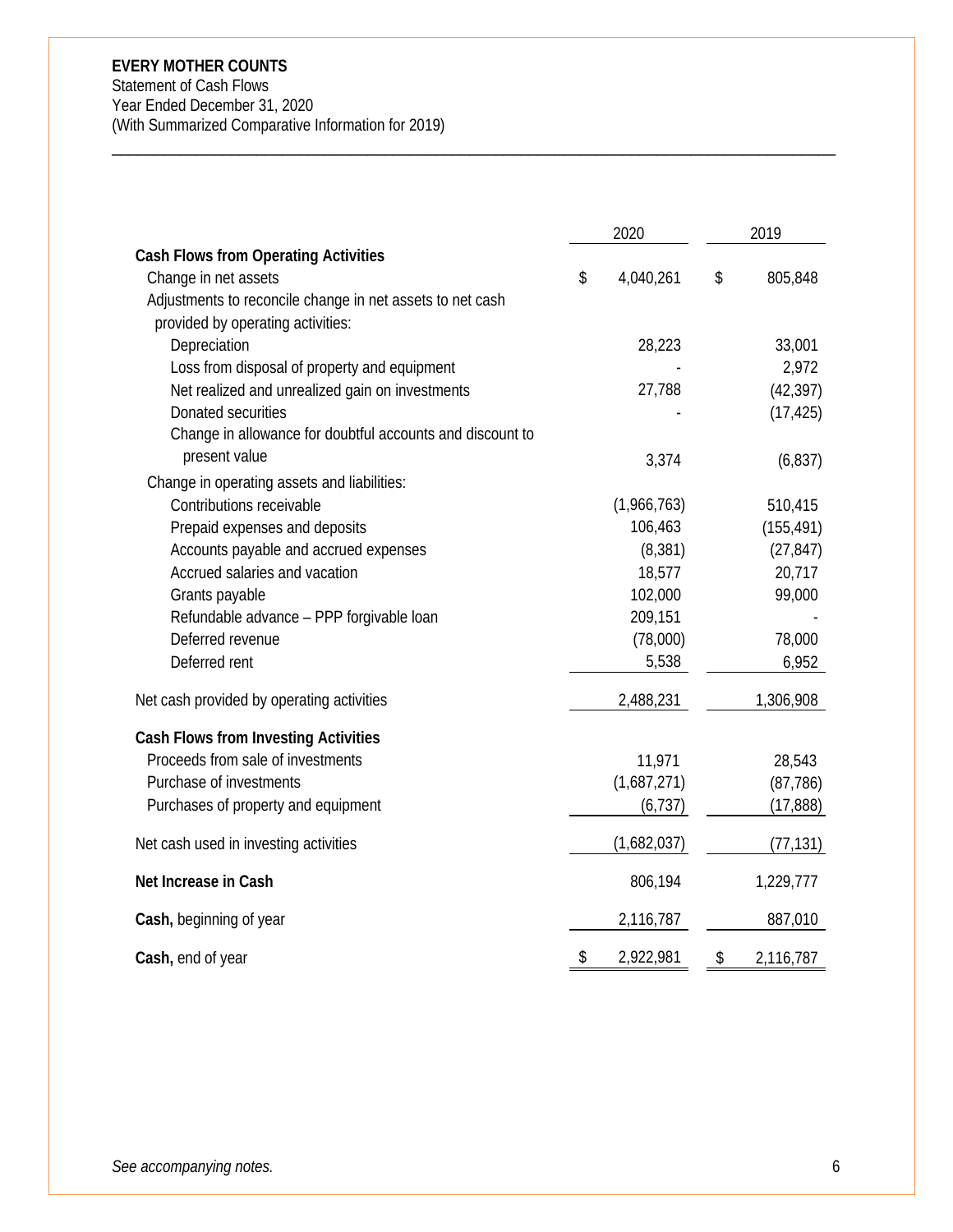#### **1. Nature of Operations**

Every Mother Counts (the Organization) is a non-profit organization dedicated to making pregnancy and childbirth safe for every mother. The Organization informs, engages, and mobilizes new audiences to take actions and raise funds that support maternal health programs around the world. The Organization funds its program and supporting services primarily through contributions from corporations, foundations, and individuals.

\_\_\_\_\_\_\_\_\_\_\_\_\_\_\_\_\_\_\_\_\_\_\_\_\_\_\_\_\_\_\_\_\_\_\_\_\_\_\_\_\_\_\_\_\_\_\_\_\_\_\_\_\_\_\_\_\_\_\_\_\_\_\_\_\_\_\_\_\_\_\_\_\_\_\_\_\_\_\_\_\_\_\_\_\_

#### **2. Summary of Significant Accounting Policies**

#### Basis of Accounting

The accompanying financial statements of the Organization have been prepared on the accrual basis of accounting in accordance with accounting principles generally accepted in the United States of America (GAAP). Consequently, revenue is recognized when earned and expenses are recognized when the obligation is incurred.

#### Contributions Receivable

Contributions receivable represent amounts due from the Organization's various contributors and are recorded at their net present realizable value. The Organization uses the allowance method to record potentially uncollectible receivables. Contributions receivable are individually analyzed for collectability and written off when all collection efforts are exhausted. The balance of contributions receivable at December 31, 2020 is expected by management to be fully collectible.

#### **Investments**

Investments are measured at fair value and are composed of money market funds, corporate fixed income, government securities, municipal bonds and common stocks. Fair value is the price that would be received to sell an asset or paid to transfer a liability in an orderly transaction between market participants at the measurement date. Unrealized gains or losses on investments are determined by the change in fair value at the beginning and end of the reporting period. Investment income is presented net of investment advisory and management fees, if any, on the accompanying statement of activities. Net realized and unrealized gains or losses on investments are included in net investment income. Money market funds held in the investment portfolios are included in investments on the accompanying statement of financial position.

#### Grants Payable

Grants are reported as an expense and liability when approved by the Organization unless conditions imposed on the grantee have not yet been fulfilled. Such conditional grants are recorded when the conditions have been satisfied. There are no conditional grants for the year ended December 31, 2020. Unconditional grants that the Organization anticipates will be paid over more than one year are recorded at the estimated present value of future cash flows as the date the grant is made. All grants are anticipated to be paid within one year.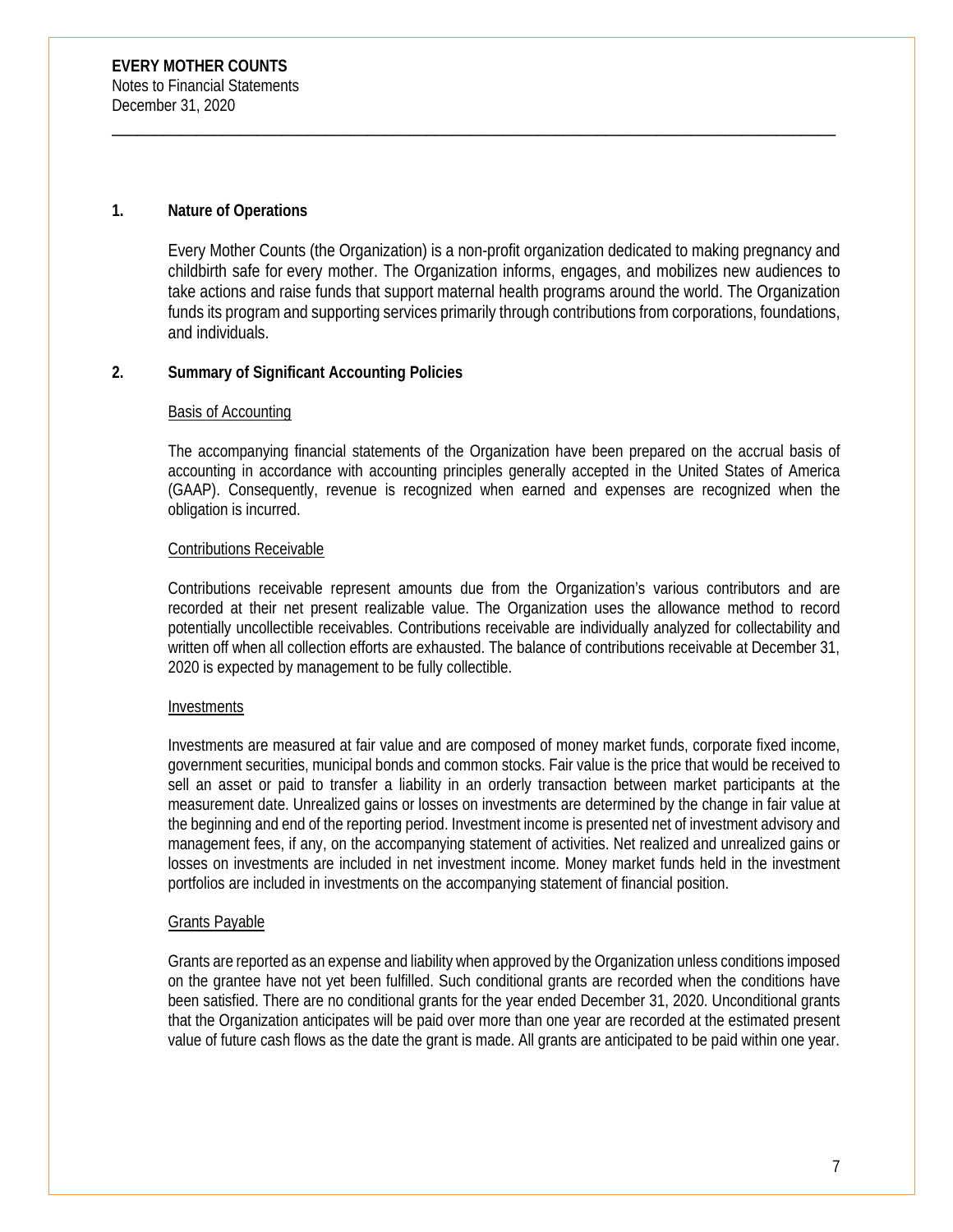#### Property and Equipment

Property and equipment over \$1,000 with a projected useful life exceeding one year are capitalized and recorded at cost. Depreciation is computed using the straight-line method over the estimated useful lives of the related assets. Direct costs incurred during the application stage of the development of the Organization's website are capitalized and amortized over an estimated useful life of three years.

\_\_\_\_\_\_\_\_\_\_\_\_\_\_\_\_\_\_\_\_\_\_\_\_\_\_\_\_\_\_\_\_\_\_\_\_\_\_\_\_\_\_\_\_\_\_\_\_\_\_\_\_\_\_\_\_\_\_\_\_\_\_\_\_\_\_\_\_\_\_\_\_\_\_\_\_\_\_\_\_\_\_\_\_\_

Expenditures for minor and routine repairs and maintenance are expensed as incurred. Upon retirement or disposal of assets, the cost and accumulated depreciation are eliminated from the accounts and the resulting gain or loss is included in revenue or expense.

#### Classification of Net Assets

- *Net Assets Without Donor Restrictions* represent funds that are not subject to donor-imposed stipulations and are available for support of the Organization's general operations.
- *Net Assets With Donor Restrictions* represent funds that are subject to donor-imposed restrictions. Some donor-imposed restrictions are temporary in nature, such as those that will be met by the passage of time or other events specified by the donor. Other donor-imposed restrictions are perpetual in nature, where the donor stipulates that resources be maintained in perpetuity. The Organization did not have any donor-imposed restrictions which are perpetual in nature at December 31, 2020.

#### Revenue Recognition

#### *Contributions*

Unconditional contributions are recognized upon notification of the award and are reported as support with donor restrictions if they are received with donor stipulations that limit the use of donated assets. Contributions with donor-imposed restrictions are reclassified to net assets without donor restrictions when those restrictions are met, only to the extent of actual expenses incurred in compliance with the donor-imposed restrictions and for the expiration of donor-imposed time restrictions. These reclassifications are reported on the accompanying statement of activities as net assets released from restrictions.

Conditional contributions, that is, those with a measurable performance or other barrier and a right of return, are recognized as revenue once the conditions on which they depend have been met. Amounts received in advance of the conditions being met are recorded as deferred revenue. The Organization did not have any conditional contributions at December 31, 2020.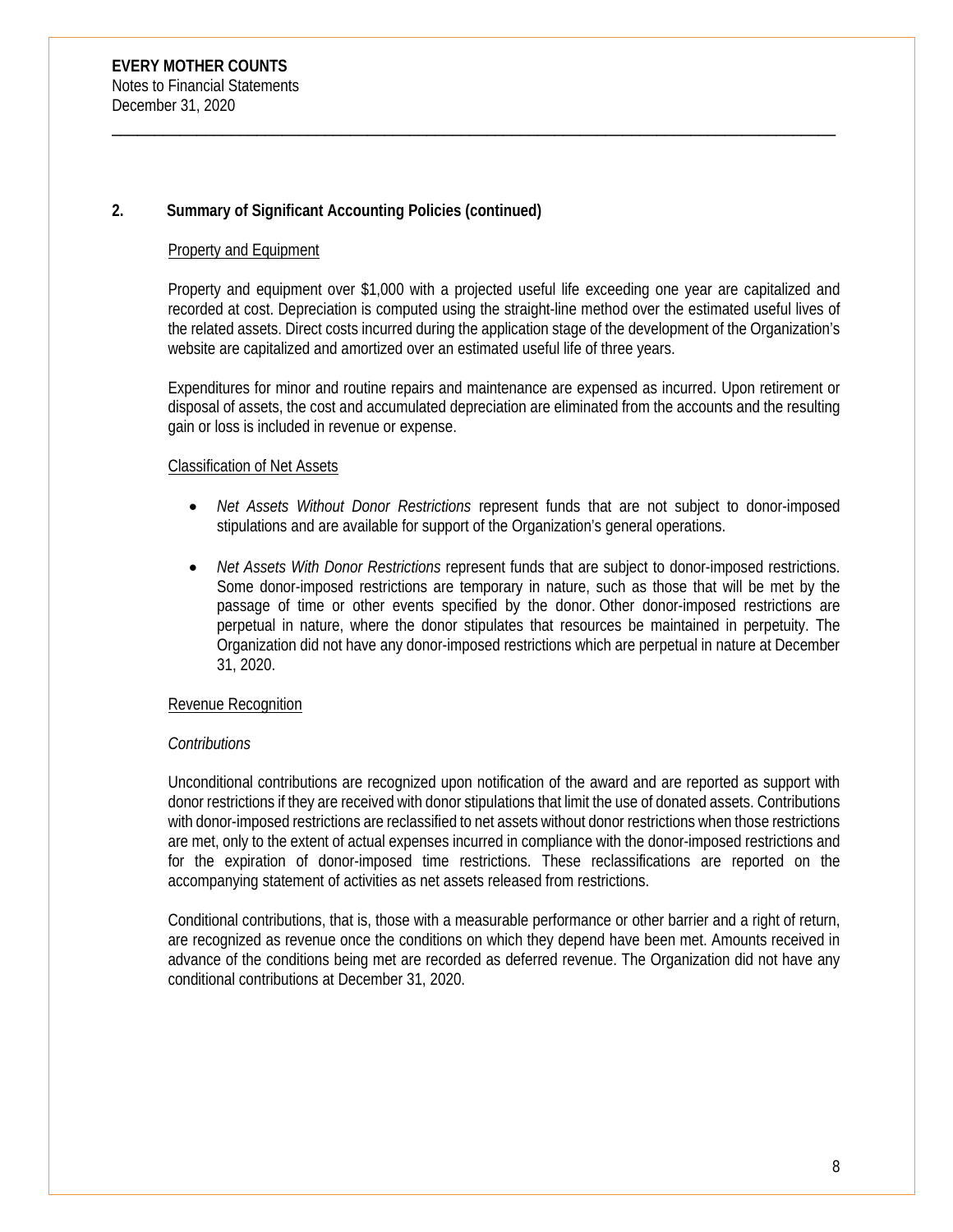#### Revenue recognition (continued)

#### *Special Event Revenue*

Special event income represents the gross proceeds paid by attendees and participants for various events and activities held by the Organization. A portion of the gross proceeds paid by attendees and participants represents contribution revenue whereas the other portion serves as the payment of the fair market value of the benefit received by the attendee or participant at the event. The contribution portion is recognized as contribution revenue as described previously. The exchange portion, the fair market value of the benefit received by the attendee or participant, is recognized as revenue at the point in time the events and activities are conducted. Any exchange portion of the amounts received in advance are deferred until the point in time at which the event takes place. Amounts received in advance of events are recorded in deferred revenue. There is no deferred revenue for future events at December 31, 2020.

\_\_\_\_\_\_\_\_\_\_\_\_\_\_\_\_\_\_\_\_\_\_\_\_\_\_\_\_\_\_\_\_\_\_\_\_\_\_\_\_\_\_\_\_\_\_\_\_\_\_\_\_\_\_\_\_\_\_\_\_\_\_\_\_\_\_\_\_\_\_\_\_\_\_\_\_\_\_\_\_\_\_\_\_\_

#### Donated Goods and Services

Donated goods and services are recognized as both revenue and expenses on the accompanying statement of activities at the estimated fair value as provided by the donor at the date of donation. Donated services are recognized as contributions if the services (a) create or enhance non-financial assets or (b) require specialized skills, are performed by people with those skills, and would otherwise be purchased by the Organization. During the year ended December 31, 2020, the Organization received the following donated goods and services:

| Maternity clothing                         | \$<br>53,936 |
|--------------------------------------------|--------------|
| Consulting and other professional services | 48,510       |
| Program supplies                           | 46,930       |
| Conference facilities                      | 45,000       |
| Printing service                           | 10,000       |
| Total donated goods and services           | 204,376      |

#### Refundable Advance - Paycheck Protection Program Forgivable Loan

The Organization received a Small Business Administration, Paycheck Protection Program (PPP) forgivable loan in May 2020. All, or a portion, of the loan has the potential to be forgiven if it is used for approved expenditures and certain other requirements are met, in accordance with the provisions of the Coronavirus Aid, Relief, and Economic Security (CARES) Act. It is the Organization's intent to meet these requirements for the full balance of the loan.

The Organization's policy is to account for the PPP forgivable loan as a refundable advance until such time as it is forgiven by the lender. Once forgiven the refundable advance will be relieved and other income will be recorded for the amount forgiven. Any amount not forgiven will be required to be repaid in twenty-four monthly installments once the deferment period ends.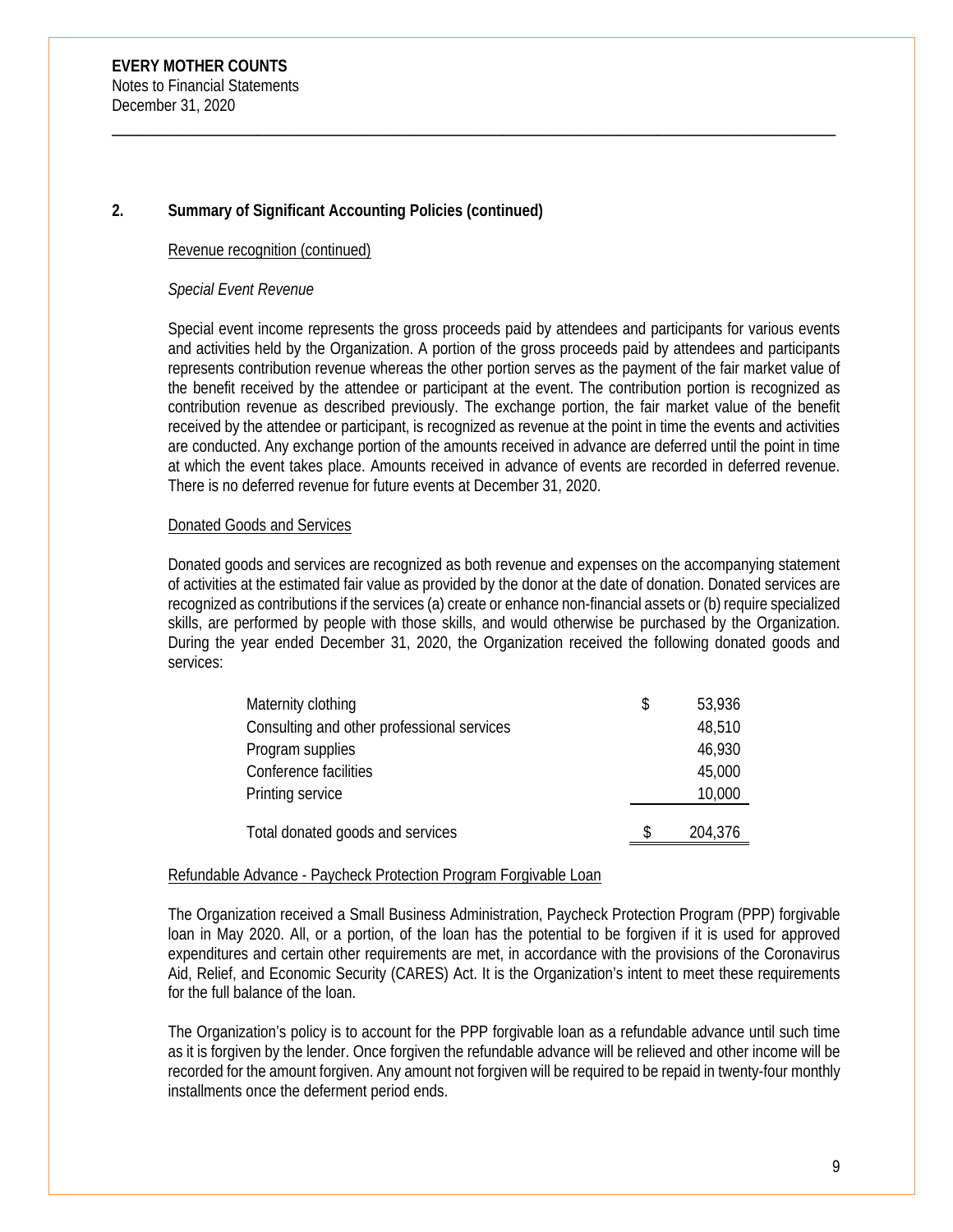#### Refundable Advance - Paycheck Protection Program Forgivable Loan (continued)

The balance due on the note was \$209,151 at December 31, 2020 and is presented as refundable advance on the accompanying statement of financial position. The loan carries an interest rate of 1% per annum, has a repayment term of two years and is unsecured. There is a government mandated deferral of the repayment of the loan for up to ten months.

\_\_\_\_\_\_\_\_\_\_\_\_\_\_\_\_\_\_\_\_\_\_\_\_\_\_\_\_\_\_\_\_\_\_\_\_\_\_\_\_\_\_\_\_\_\_\_\_\_\_\_\_\_\_\_\_\_\_\_\_\_\_\_\_\_\_\_\_\_\_\_\_\_\_\_\_\_\_\_\_\_\_\_\_\_

#### Functional Allocation of Expenses

The costs of providing program and supporting services have been summarized on a functional basis in the accompanying statement of activities. The statement of functional expenses presents expenses by function and natural classification. The Organization incurs expenses that directly relate to, and can be assigned to, a specific program or supporting activity. The Organization also conducts a number of activities which benefit both its program objectives as well as supporting services. These costs, which are not specifically attributable to a specific program or supporting activity, are allocated by management on a consistent basis among program and supporting services benefited based on either financial or nonfinancial data, such as labor distribution or estimates of time and effort incurred by personnel. Expenses allocated include salaries, payroll taxes and benefits, professional services, occupancy and operations, conferences, meetings and events, and depreciation.

#### Pending Accounting Pronouncements

In February 2016, the Financial Accounting Standards Board (FASB) issued ASU 2016-02, *Leases (Topic 842).* The core principles of ASU 2016-02 change the way organizations will account for their leases by recognizing lease assets and related liabilities on the statement of financial position and disclosing key information about leasing arrangements. ASU 2016-02 is effective for non-public entities for fiscal years beginning after December 15, 2021.

In September 2020, the FASB issued ASU 2020-07, *Not-for-Profit Entities (Topic 958): Presentation and Disclosures by Not-for-Profit Entities for Contributed Nonfinancial Assets.* The core principles of ASU 2020- 07 address the measurement of nonfinancial contributions and increase the transparency of contributed nonfinancial assets through enhancements to presentation and disclosure. The amendments in the update are to be applied on a retrospective basis. ASU 2020-07 is effective for non-public entities for fiscal years beginning after June 15, 2021. Management is currently evaluating the impact of ASU 2016-02 and ASU 2020-07 on the Organization's financial statements.

#### Use of Estimates

The preparation of financial statements in conformity with GAAP requires management to make estimates and assumptions that affect certain amounts reported in the financial statements and accompanying notes. Actual results could differ from those estimates.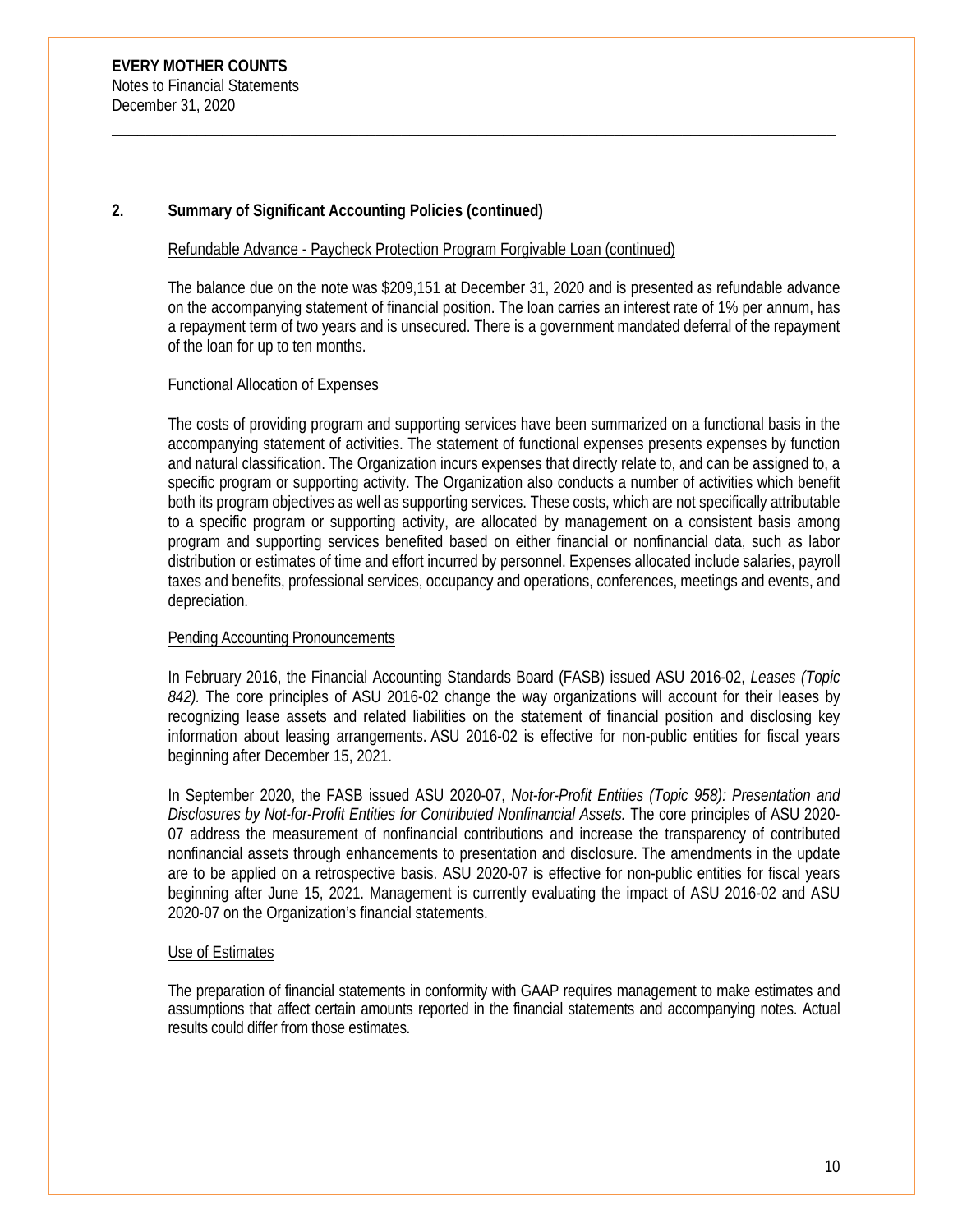#### Summarized Comparative Information

The accompanying financial statements are presented with certain prior year summarized comparative information. Such information does not include sufficient detail to constitute a presentation in conformity with GAAP. Accordingly, such information should be read in conjunction with the Organization's financial statements for the year ended December 31, 2019 from which the summarized information was derived.

\_\_\_\_\_\_\_\_\_\_\_\_\_\_\_\_\_\_\_\_\_\_\_\_\_\_\_\_\_\_\_\_\_\_\_\_\_\_\_\_\_\_\_\_\_\_\_\_\_\_\_\_\_\_\_\_\_\_\_\_\_\_\_\_\_\_\_\_\_\_\_\_\_\_\_\_\_\_\_\_\_\_\_\_\_

#### **Reclassifications**

Certain prior year amounts have been reclassified to conform to the 2020 financial statement presentation.

#### **3. Concentrations**

Financial instruments that potentially subject the Organization to significant concentrations of credit risk consist of cash deposits and investments. The Organization maintains cash deposits and investments with various financial institutions that exceed insurable limits under the Federal Deposit Insurance Corporation (FDIC) and the Securities Investor Protection Corporation (SIPC). The Organization has not experienced any losses on its cash deposits and investments to date as it relates to FDIC or SIPC insurance limits. Management periodically assesses the financial condition of the institutions and believes that the risk of any loss is minimal.

In addition, the Organization invests funds in a professionally managed portfolio of marketable securities. Such investments are exposed to market and credit risks. Therefore, the Organization's investments may be subject to significant fluctuations in fair value. As a result, the investment balances reported in the accompanying financial statements may not be reflective of the portfolio's value during subsequent periods.

## **4. Contributions Receivable**

Contributions receivable are comprised of unconditional promises to give and are receivable as follows at December 31, 2020:

| Receivable in one year                                       | 1,652,590            |
|--------------------------------------------------------------|----------------------|
| Receivable in one to five years                              | 780,000              |
| Total contributions receivable<br>Less: unamortized discount | 2,432,590<br>(5,252) |
| Contributions receivable, net                                | 2,427,338            |

Multi-year contributions are discounted to their present value with discount rates ranging from 0.76% to 1.53% over the period of the contributions using an estimate of expected cash flows. The Organization has not recorded an allowance for uncollectible accounts, as management believes all amounts are fully collectible.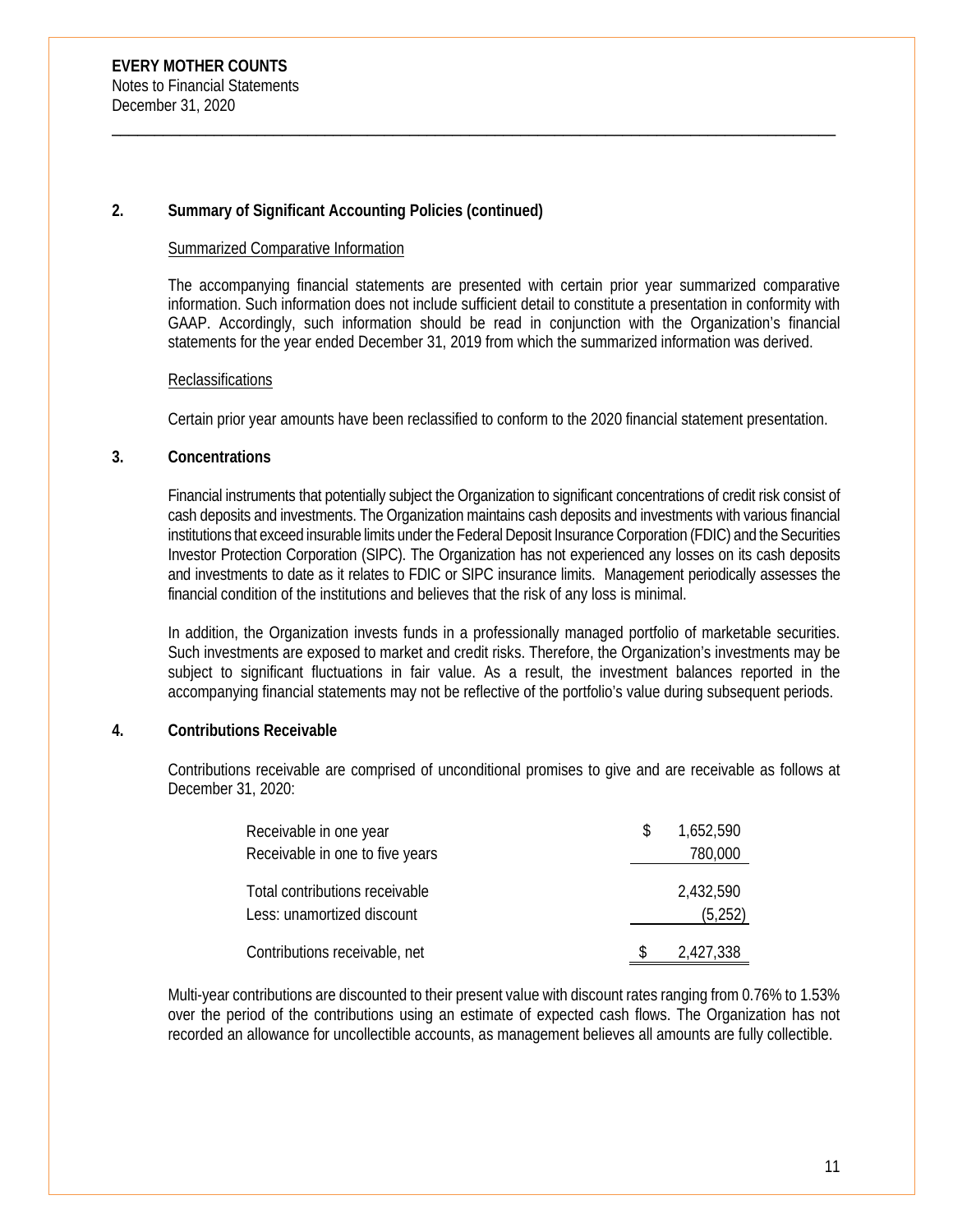#### **5 Investments**

Investments consist of the following at December 31, 2020:

| Money market funds     | \$<br>318,706 |
|------------------------|---------------|
| Corporate fixed income | 2,264,385     |
| Government securities  | 1,550,109     |
| Municipal bonds        | 152,120       |
| Common stocks          | 9,805         |
| Total investments      | 4,295,125     |
|                        |               |

\_\_\_\_\_\_\_\_\_\_\_\_\_\_\_\_\_\_\_\_\_\_\_\_\_\_\_\_\_\_\_\_\_\_\_\_\_\_\_\_\_\_\_\_\_\_\_\_\_\_\_\_\_\_\_\_\_\_\_\_\_\_\_\_\_\_\_\_\_\_\_\_\_\_\_\_\_\_\_\_\_\_\_\_\_

#### **6. Fair Value**

The three levels of the fair value hierarchy for recurring fair value measurements are prioritized based on the inputs to valuation techniques used to measure fair value and are as follows:

- Level 1: Inputs to the valuation methodology are unadjusted quoted prices for identical assets or liabilities in active markets that the Organization has the ability to access.
- Level 2: Inputs to the valuation methodology include (1) quoted prices for similar assets or liabilities in active markets; (2) quoted prices for identical or similar assets or liabilities in inactive markets; (3) inputs other than quoted prices that are observable for the asset or liability; and (4) inputs that are derived principally from or corroborated by observable market data by correlation or other means. If the asset or liability has a specified (contractual) term, the Level 2 input must be observable for substantially the full term of the asset or liability.
- Level 3: Inputs to the valuation methodology are unobservable and significant to the fair value measurement.

The following is a summary of input levels used to determine fair values, measured on a recurring basis, of investments at December 31, 2020:

|                        |    | Level 1   |    | Total     |
|------------------------|----|-----------|----|-----------|
|                        |    |           |    |           |
| Money market funds     | \$ | 318,706   | \$ | 318,706   |
| Corporate fixed income |    | 2,264,385 |    | 2,264,385 |
| Government securities  |    | 1,550,109 |    | 1,550,109 |
| Municipal bonds        |    | 152,120   |    | 152,120   |
| Common stocks          |    | 9,805     |    | 9,805     |
|                        |    |           |    |           |
| Total investments      | S  | 4,295,125 | \$ | 4,295,125 |
|                        |    |           |    |           |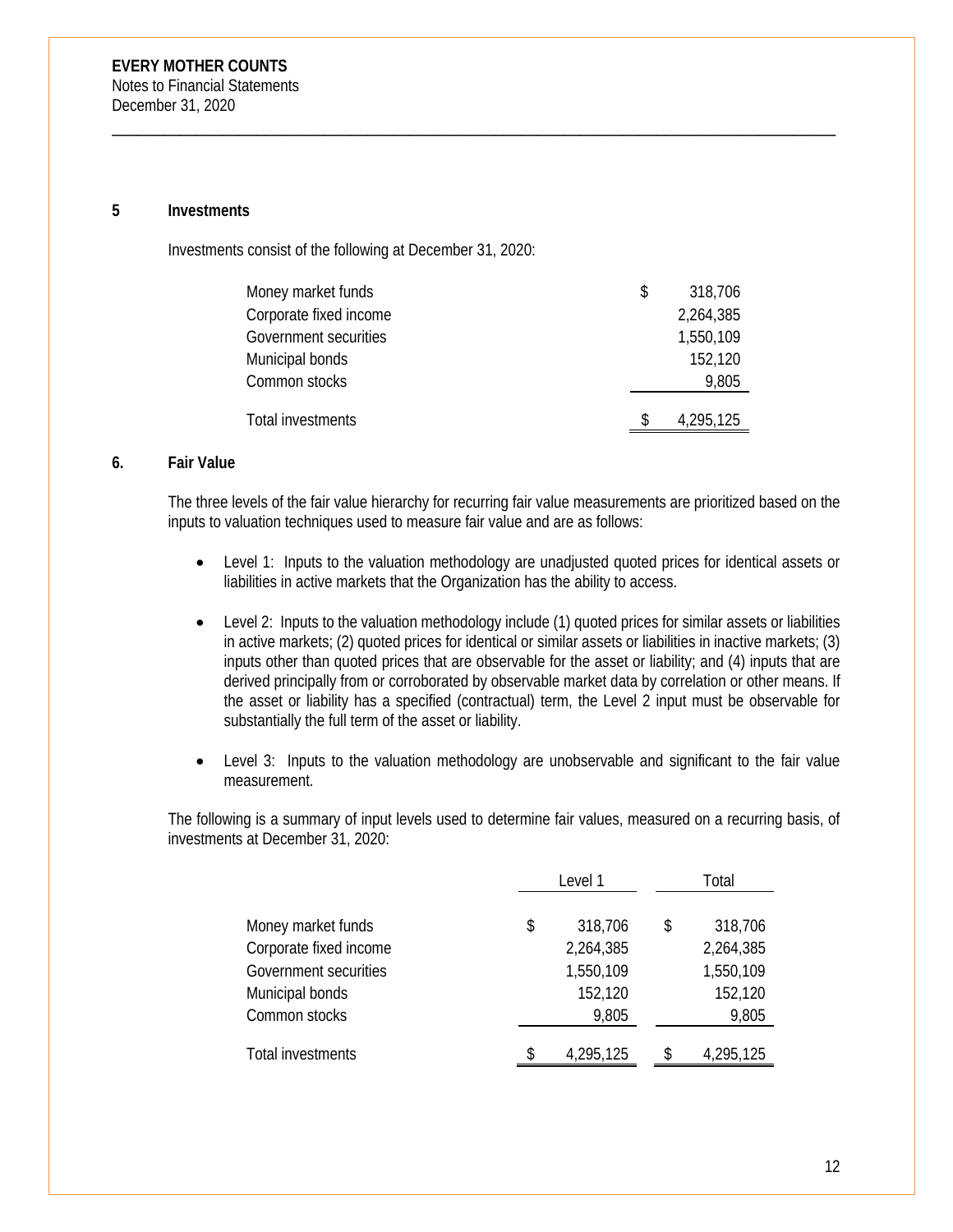# **7. Property and Equipment**

The Organization held the following property and equipment at December 31, 2020:

\_\_\_\_\_\_\_\_\_\_\_\_\_\_\_\_\_\_\_\_\_\_\_\_\_\_\_\_\_\_\_\_\_\_\_\_\_\_\_\_\_\_\_\_\_\_\_\_\_\_\_\_\_\_\_\_\_\_\_\_\_\_\_\_\_\_\_\_\_\_\_\_\_\_\_\_\_\_\_\_\_\_\_\_\_

| Furniture and equipment                                                         | \$  | 59,354               |
|---------------------------------------------------------------------------------|-----|----------------------|
| Website                                                                         |     | 54,168               |
| Leased assets                                                                   |     | 4,321                |
| Leasehold improvements                                                          |     | 4,320                |
| Total property and equipment<br>Less: accumulated depreciation and amortization |     | 122,163<br>(96, 926) |
| Property and equipment, net                                                     | \$. | 25,237               |

## **8. Liquidity and Availability of Resources**

The following schedule reflects the Organization's financial assets as of December 31, 2020, reduced by amounts not available for general use within one year. All financial assets listed below are considered to be convertible to cash within one year.

| <b>Financial Assets:</b>                                                                          |                 |
|---------------------------------------------------------------------------------------------------|-----------------|
| Cash                                                                                              | \$<br>2,922,981 |
| Contributions receivable                                                                          | 2,428,176       |
| Investments                                                                                       | 4,295,125       |
| Total financial assets<br>Less those unavailable for general expenditures within one year due to: | 9,646,282       |
| Grants payable                                                                                    | (303,000)       |
| Donor -imposed restrictions on the financial assets                                               | (1,980,971)     |
| Financial assets available to meet cash needs for general                                         |                 |
| expenditures within one year                                                                      | 7,362,311       |

As part of the Organization's liquidity management, it has a policy to structure its financial assets to be available as its general expenditures, liabilities, and other obligations become due.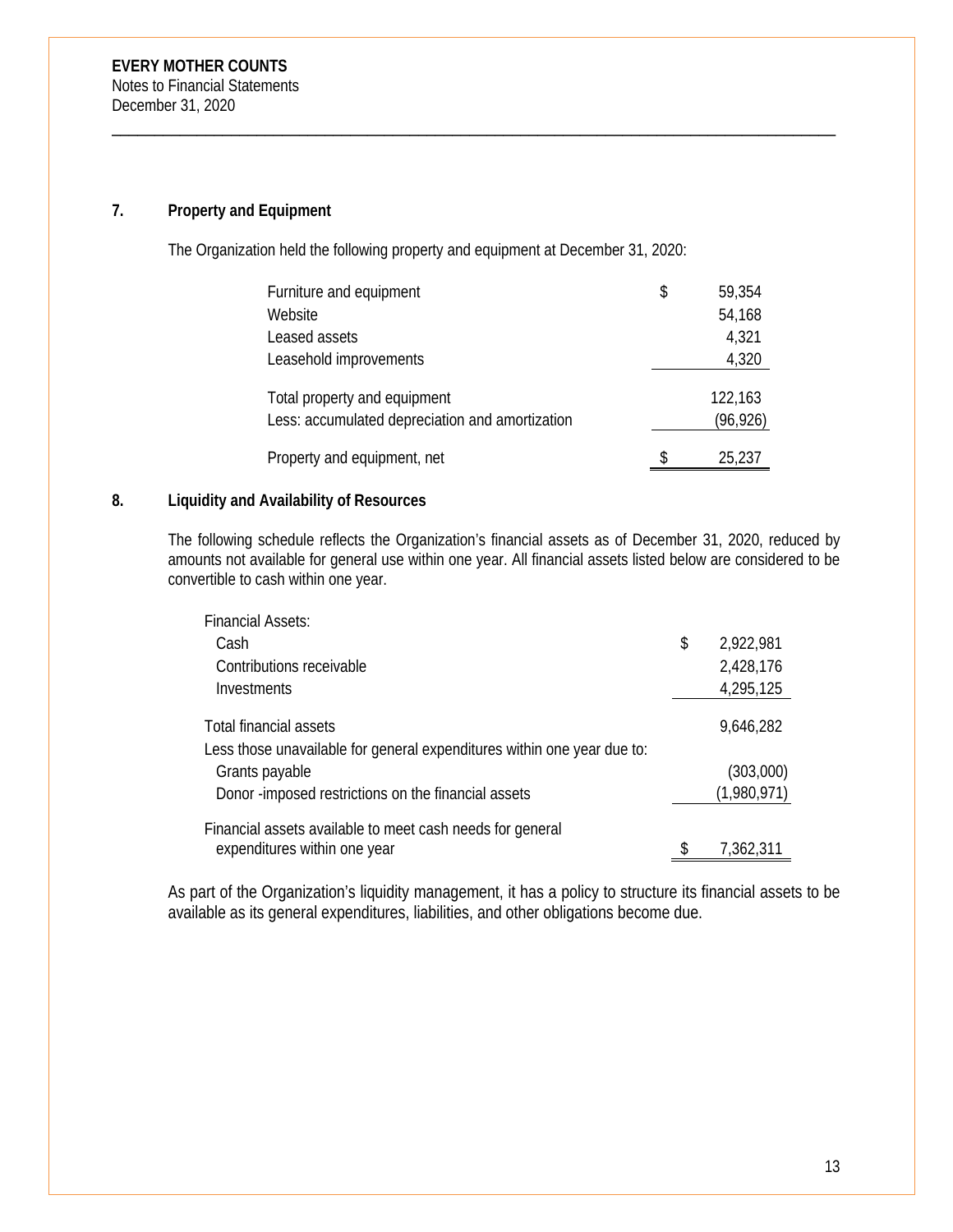#### **9. Net Assets With Donor Restrictions**

Net assets with donor restrictions were restricted for the following at December 31, 2020:

\_\_\_\_\_\_\_\_\_\_\_\_\_\_\_\_\_\_\_\_\_\_\_\_\_\_\_\_\_\_\_\_\_\_\_\_\_\_\_\_\_\_\_\_\_\_\_\_\_\_\_\_\_\_\_\_\_\_\_\_\_\_\_\_\_\_\_\_\_\_\_\_\_\_\_\_\_\_\_\_\_\_\_\_\_

| Subject to passage of time                     | S | 1,681,971 |
|------------------------------------------------|---|-----------|
| Subject of expenditures for specific purposes: |   |           |
| Guatemala                                      |   | 217,000   |
| Perinatal support                              |   | 50,000    |
| COVID-19 response                              |   | 20,000    |
| Advocacy and education                         |   | 12,000    |
|                                                |   |           |
| Total net assets with donor restrictions       | S | 1,980,971 |

During the year ended December 31, 2020, releases from net assets with donor restrictions were for the following:

| Subject to passage of time                        | S | 1,092,777 |
|---------------------------------------------------|---|-----------|
| Subject of expenditures for specific purposes:    |   |           |
| COVID-19 response                                 |   | 230,000   |
| Grants                                            |   | 86,335    |
| Guatemala                                         |   | 83,000    |
| Advocacy and education                            |   | 13,000    |
| Total net assets released from donor restrictions |   | 1,505,112 |

#### **10. Leases**

In July 2019, the Organization entered into a lease agreement for office space commencing on September 1, 2019. The lease term is for five years and calls for monthly rental payments of \$13,125 with a 3% escalation clause. The lease provides rent payment abatement for the first month of the lease. Under GAAP all rental payments, including fixed rent increases, less any rental abatements, are recognized on a straight-line basis over the term of the lease.

The difference between GAAP rent expense and the actual lease payments is reflected as deferred rent in the accompanying statement of financial position. In conjunction with the new lease, the Organization incurred a variety of one-time move-related costs between August and December 2020. Rent expense was \$163,038 for the year ended December 31, 2020 and is included in occupancy in the accompanying statement of functional expenses.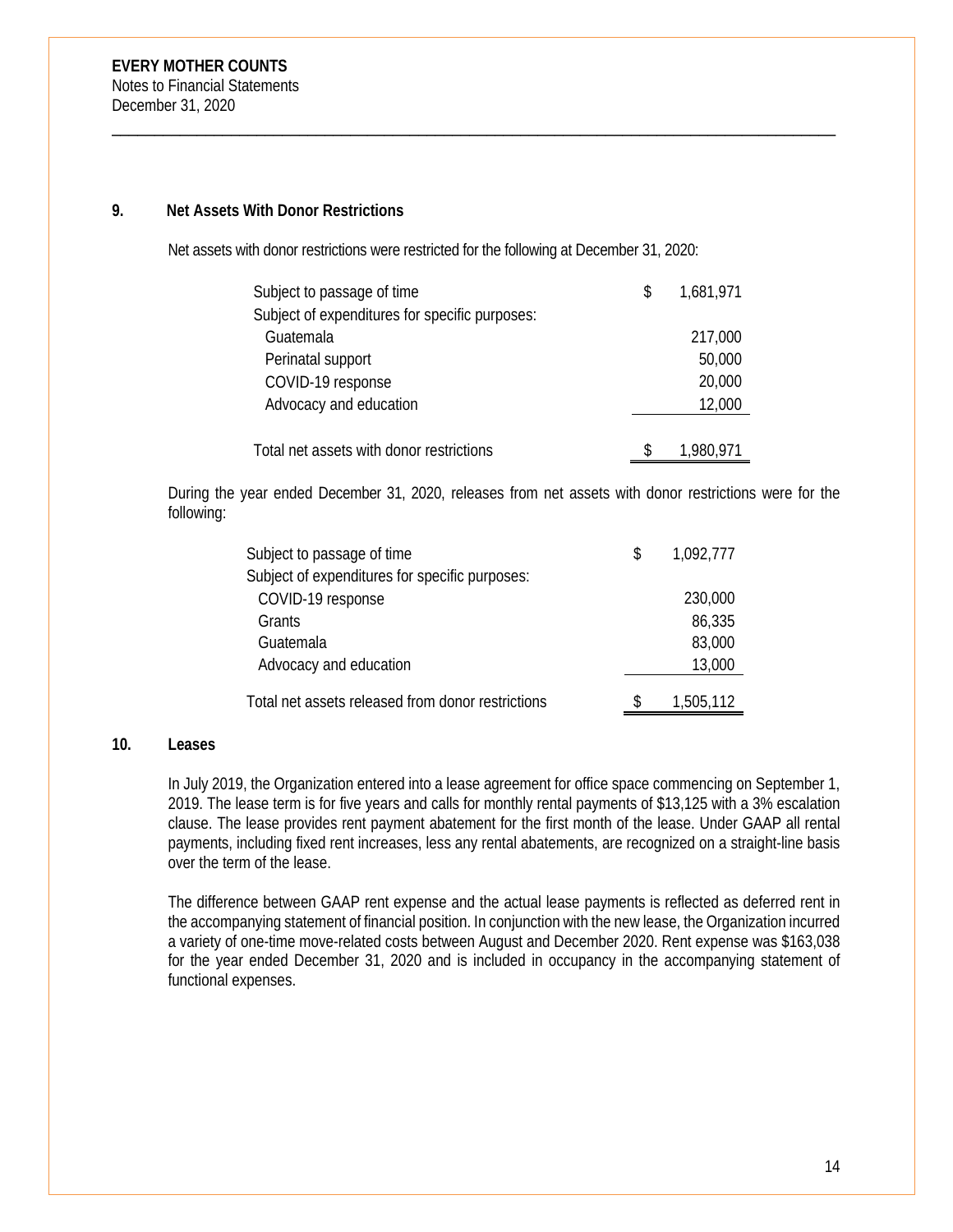#### **10. Leases (continued)**

At December 31, 2020, future minimum lease payments for the operating leases are as follow:

\_\_\_\_\_\_\_\_\_\_\_\_\_\_\_\_\_\_\_\_\_\_\_\_\_\_\_\_\_\_\_\_\_\_\_\_\_\_\_\_\_\_\_\_\_\_\_\_\_\_\_\_\_\_\_\_\_\_\_\_\_\_\_\_\_\_\_\_\_\_\_\_\_\_\_\_\_\_\_\_\_\_\_\_\_

| 2021                                | \$ | 163,847 |
|-------------------------------------|----|---------|
| 2022                                |    | 168,763 |
| 2023                                |    | 173,826 |
| 2024                                |    | 118,178 |
| Total future minimum lease payments | S  | 624,614 |

#### **11. Retirement Plan**

The Organization maintains a 401(k) plan for eligible employees. Subject to certain limitations, participants may elect to make pre-tax contributions up to the maximum permitted by law. In addition, the Organization makes contributions of 100% on the first 3% of each employee's eligible earnings that the employee defers as an elective deferral and an additional 50% on the next 2% of each employee's eligible earnings that the employee defers as an elective deferral. The Organization contributed \$24,460 to the plan for the year ended December 31, 2020.

#### **12. Income Taxes**

Under Section 501(c)(3) of the Internal Revenue Code, the Organization is a nonprofit organization and is exempt from federal taxes on income other than net unrelated business income. No provision for federal or state income taxes is required for the year ended December 31, 2020, as the Organization had no taxable net unrelated business income.

The Organization follows the authoritative guidance relating to accounting for uncertainty in income taxes included in Accounting Standards Codification Topic 740-10, *Income Taxes*. These provisions provide consistent guidance for the accounting for uncertainty in income taxes recognized in an entity's financial statements and prescribe a threshold of "more likely than not" for recognition and derecognition of tax positions taken or expected to be taken in a tax return. It is the Organization's policy to recognize interest and/or penalties related to uncertain tax positions, if any, in income tax expenses.

The Organization performed an evaluation of uncertain tax positions for the year ended December 31, 2020 and determined that there were no matters that would require recognition in the financial statements or that may have any effect on its tax-exempt status. The statute of limitations generally remains open for three tax years with the U.S. federal jurisdiction or the various states and local jurisdictions in which the Organization files tax returns.